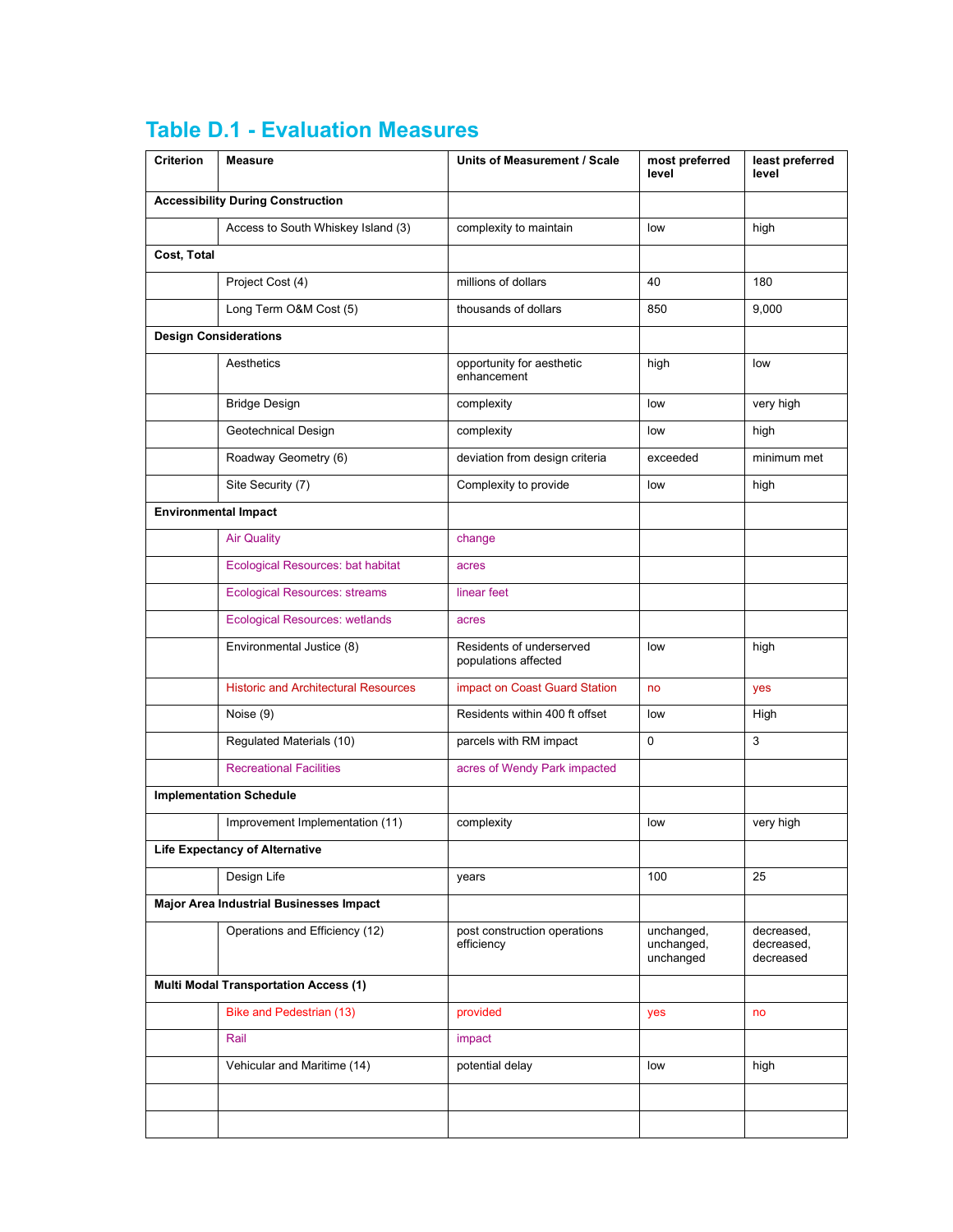| <b>Criterion</b>                  | <b>Measure</b>                        | Units of Measurement / Scale   | most preferred<br>level | least preferred<br>level |
|-----------------------------------|---------------------------------------|--------------------------------|-------------------------|--------------------------|
| <b>Railroad Impact</b>            |                                       |                                |                         |                          |
|                                   | Acceptance by Norfolk Southern        | approval                       | yes                     | no                       |
| Safety (2)                        |                                       |                                |                         |                          |
|                                   | <b>Conflict Points, Truck Traffic</b> | change from current conditions | improved                | Unchanged                |
| <b>Stakeholder Considerations</b> |                                       |                                |                         |                          |
|                                   | Economic Development (15)             | opportunity                    | high                    | Low                      |

Red – These were deemed non-negotiable. They were treated as pre-screening criteria for the proposed alternatives. Any alternative which rated "yes" on the measure "Impact on Coast Guard Station", rated "no" on "providing bike and pedestrian access" or rated "no" on the measure "Acceptance by Norfolk Southern" were not included in the MCDA evaluation.

Purple – These had identical ratings on each of the five alternatives under consideration. As a result, these measures do not affect the ranking of the alternatives and, for simplification, were eliminated from the analysis.

- (1) Once alternative is in place, degree to which it provides access in and around South Whiskey Island for vehicles, pedestrians, bikes, rail and maritime.
- (2) Movements/Conflict Points and Trucks through Neighborhoods, including Lakeview Terrace and the mixed-use area to the northeast (Mulberry Avenue, Center Street and Elm Avenue from the Shoreway to River Road), where there are businesses/pedestrians and a possibility of residences being added in the future. Includes all modes of transportation.
- (3) Includes all modes of transportation.
- (4) Includes Construction, Preliminary Engineering, Construction Engineering, Right of Way Acquisition, Utility Relocation and inflation (assuming construction in 2024).
- (5) Present Value assumed 3% inflation and the number of years correspond with the design life. The Future Values for operations and maintenance are assumed to be \$300,000 per year for Alternatives 4, 15, and 16 and \$30,000 for Alternative 36.
- (6) Deviations from design criteria steep grades, sharp curves.
- (7) Site security considerations include Maritime Security (MARSEC), gates and fencing per US Coast Guard and Department of Homeland Security, and cameras and monitoring at moveable bridge gatehouses.
- (8) Number of residents classified as part of underserved populations within 150 feet of the proposed alternative.
- (9) Number of sensitive receptors (residents) within 400ft of the proposed alternative.
- (10) Asbestos, lead, brownfields, etc. number of parcels with regulated material (RM) issues impacted.
- (11) Considers permitting, right-of-way acquisition and construction.
- (12) Post Construction operations and efficiency at Cargill, Ontario Stone and CSI (formerly known as Sand Products).
- (13) Access to bike / pedestrians from Centennial Trail to Wendy Park.
- (14) Potential vehicular and maritime delay for ANY stakeholder.
- (15) Opportunities for economic development within the neighborhoods defined as the Detroit Shoreway, Ohio City, Lakeview Terrace and the mixed-use area to the northeast (Mulberry Avenue, Center Street and Elm Avenue from the Shoreway to River Road).

The structure of the alternative evaluation problem, after elimination of measures as explained in the preceding paragraphs, is illustrated next. The overall objective – Best Long-Term Solution for the Willow Avenue Bridge – appears on the left. Goals are represented by rectangles, and the measures selected to evaluate each goal by ovals.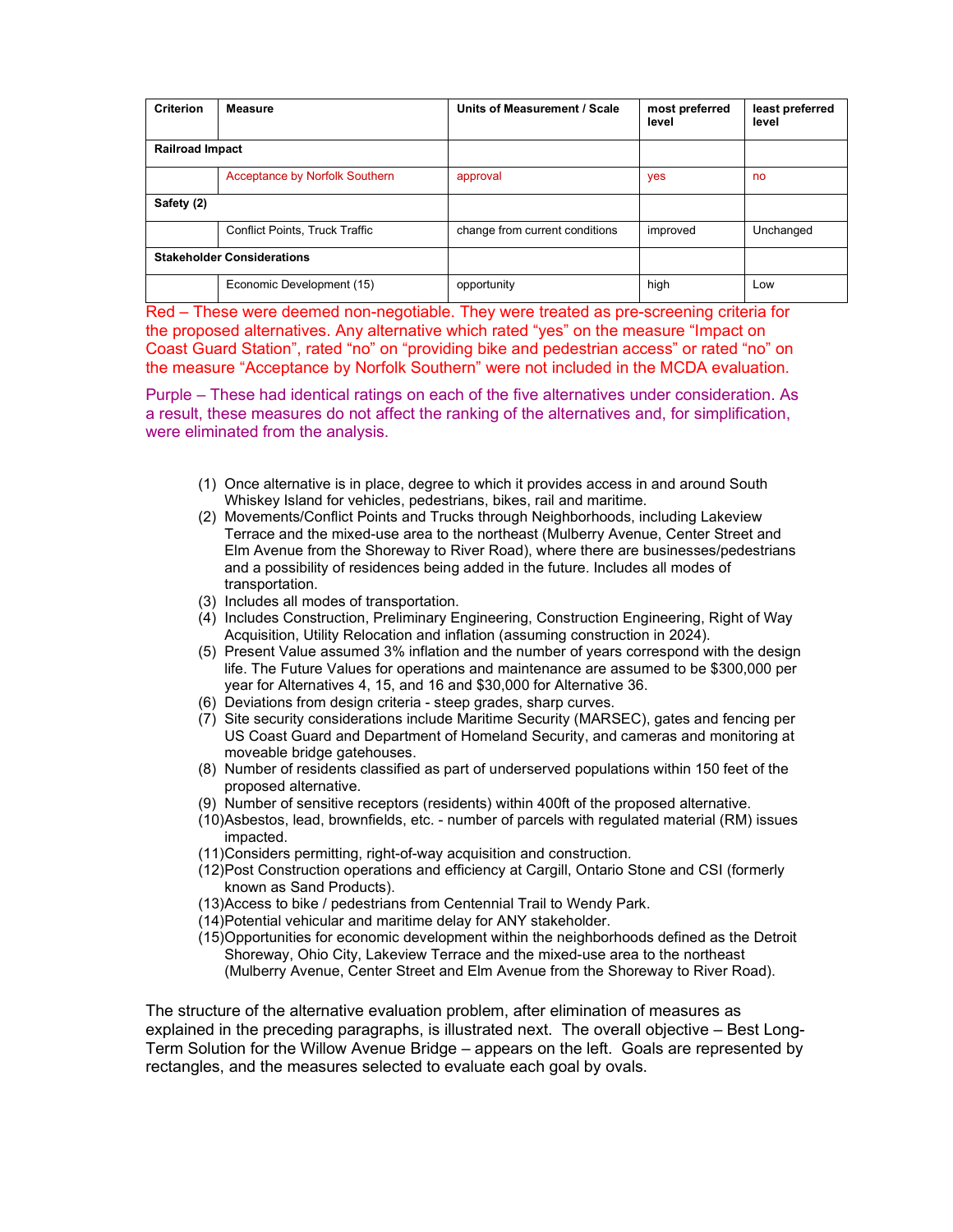

## **Figure D.1 – Decision Model Hierarchical Structure**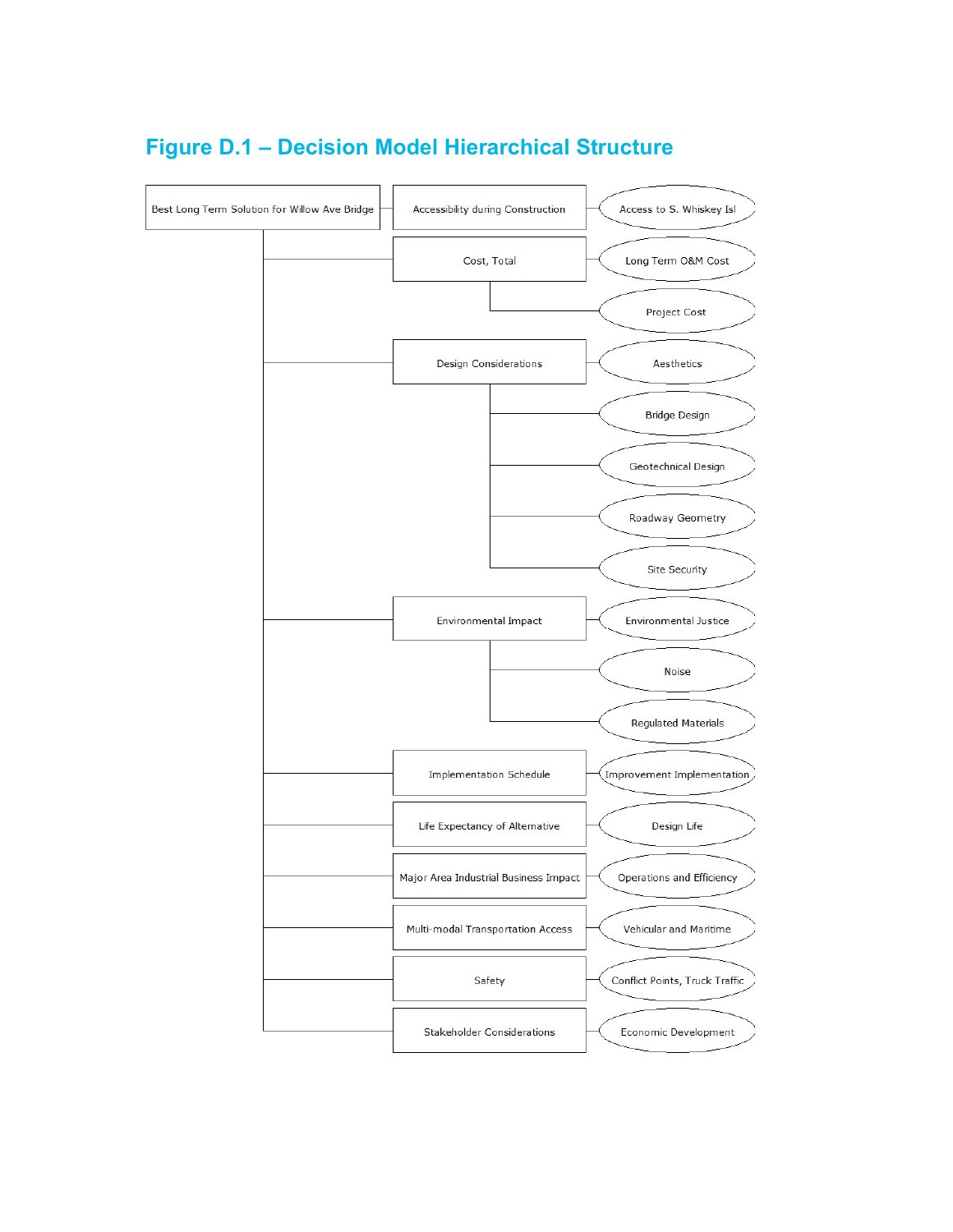| Title:                                               | South Whiskey Island Access       |                                                     |                                                                   |                                       |                                                            |                                       |
|------------------------------------------------------|-----------------------------------|-----------------------------------------------------|-------------------------------------------------------------------|---------------------------------------|------------------------------------------------------------|---------------------------------------|
| Number of<br>Alternatives                            | 4                                 |                                                     |                                                                   |                                       |                                                            |                                       |
| Number of<br>Measures                                | 17                                |                                                     |                                                                   |                                       |                                                            |                                       |
| <b>Criterion</b>                                     | Measure                           | Units of<br>Measurement /<br><b>Scale</b>           | <b>WILLOW AVE.</b><br><b>LIFT BRIDGE</b><br><b>REHABILITATION</b> | <b>ADJACENT</b><br><b>LIFT BRIDGE</b> | <b>MULBERRY AVE.</b><br><b>BASCULE BRIDGE</b>              | STATE ST.<br><b>BRIDGE</b>            |
| <b>Accessibility During</b><br>Construction          | Access to S.<br>Whiskey Island    | complexity to<br>maintain                           | High                                                              | Low                                   | Low                                                        | Low                                   |
| Cost, Total                                          | <b>Project Cost</b>               | millions of dollars                                 | 53.05                                                             | 166.88                                | 53.24                                                      | 51.88                                 |
|                                                      | Long Term<br>O&M Cost             | thousands of dollars                                | 5223                                                              | 7719                                  | 7719                                                       | 891                                   |
| Design<br>Considerations                             | Aesthetics                        | opportunity for<br>aesthetic<br>enhancement         | Low                                                               | Medium                                | Medium                                                     | High                                  |
|                                                      | <b>Bridge Design</b>              | complexity                                          | Very High                                                         | Very High                             | Very High                                                  | Medium                                |
|                                                      | Geotechnical<br>Design            | complexity                                          | Low                                                               | Medium                                | Medium                                                     | High                                  |
|                                                      | Roadway<br>Geometry               | deviation from<br>design criteria                   | Minimum met                                                       | Exceeded                              | Exceeded                                                   | Minimum<br>met                        |
|                                                      | Site Security                     | Complexity to<br>provide                            | Medium                                                            | Medium                                | Medium                                                     | Low                                   |
| Environmental<br>Impact                              | Environmental<br>Justice          | residents of<br>underserved<br>populations affected | High                                                              | High                                  | High                                                       | Medium                                |
|                                                      | Noise                             | residents within 400<br>ft offset                   | High                                                              | High                                  | High                                                       | Medium                                |
|                                                      | Regulated<br>Materials            | parcels with RM<br>impact                           | 0                                                                 | 0                                     | $\mathbf{1}$                                               | $\overline{2}$                        |
| Implementation<br>Schedule                           | Improvement<br>implementation     | complexity                                          | Low                                                               | Very High                             | High                                                       | Medium                                |
| Life Expectancy of<br>Alternative                    | Design Life                       | years                                               | 25                                                                | 50                                    | 50                                                         | 75                                    |
| Major Area<br>Industrial<br><b>Businesses Impact</b> | Operations and<br>Efficiency      | post construction<br>operations efficiency          | unchanged,<br>unchanged,<br>unchanged                             | unchanged,<br>unchanged,<br>unchanged | slightly<br>decreased,<br>decreased,<br>slightly decreased | decreased,<br>decreased,<br>decreased |
| Multi Modal<br>Transportation<br>Access              | Vehicular and<br>Maritime         | potential delay                                     | High                                                              | High                                  | High                                                       | Low                                   |
| Safety                                               | Conflict points,<br>Truck traffic | change from current<br>conditions                   | Unchanged                                                         | Unchanged                             | Unchanged                                                  | Slightly<br>improved                  |
| Stakeholder<br>Considerations                        | Economic<br>Development           | opportunity                                         | Low                                                               | Low                                   | Low                                                        | Medium                                |

# **Table D.2 – Ratings of Project Alternatives for Each Measure**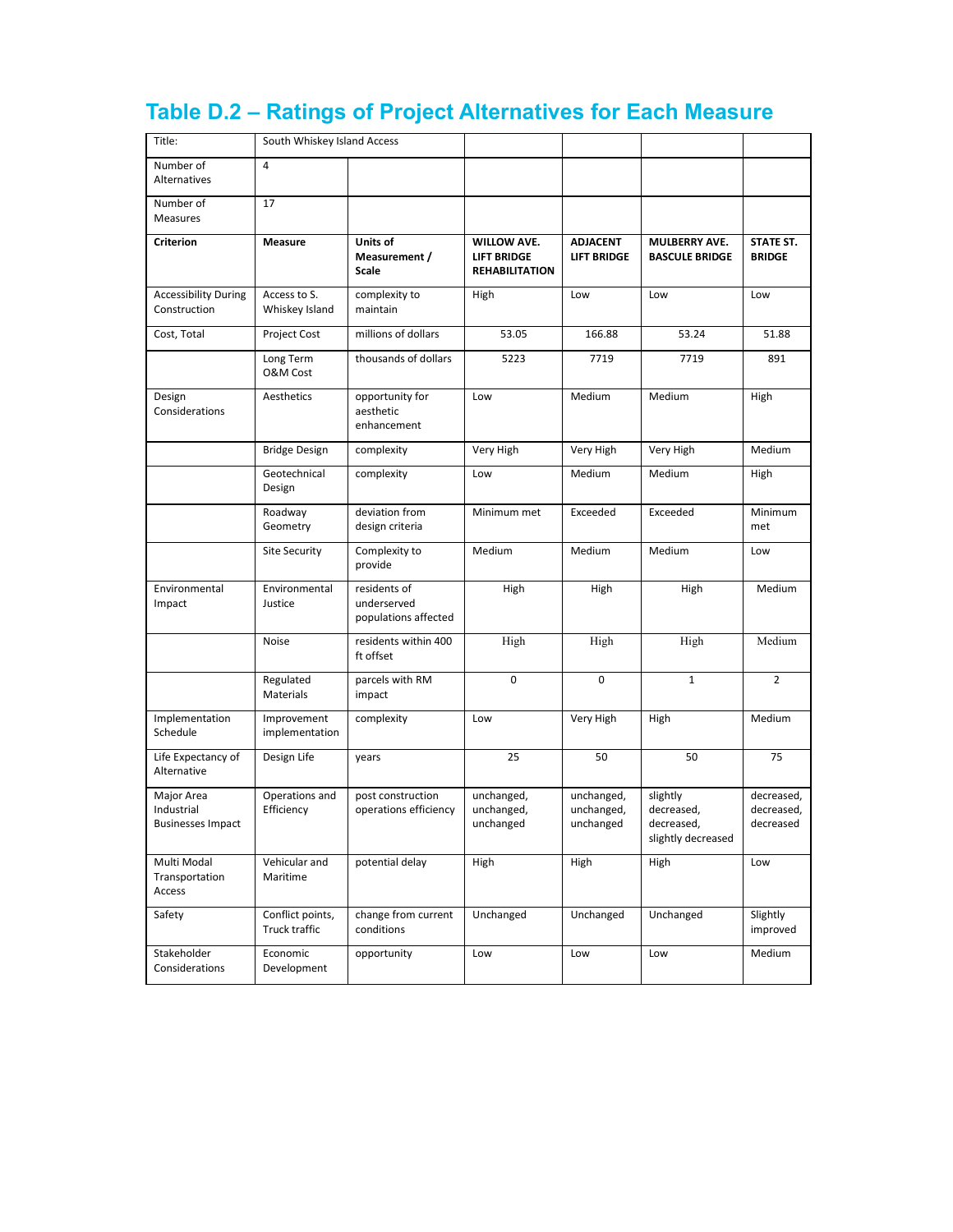### **Utility Functions**

1. Accessibility During Construction 1.1 Access to South Whiskey Island

| Label  | Satisfaction |
|--------|--------------|
| High   | 0.000        |
| Medium | 0.500        |
| Low    | 1.000        |

*Figure D.1: Satisfaction histogram for Access to South Whiskey Island* 

2. Cost, Total







*Figure D.2: Utility function for Project Cost Figure D.3: Utility function for Long Term Operations and Maintenance Cost*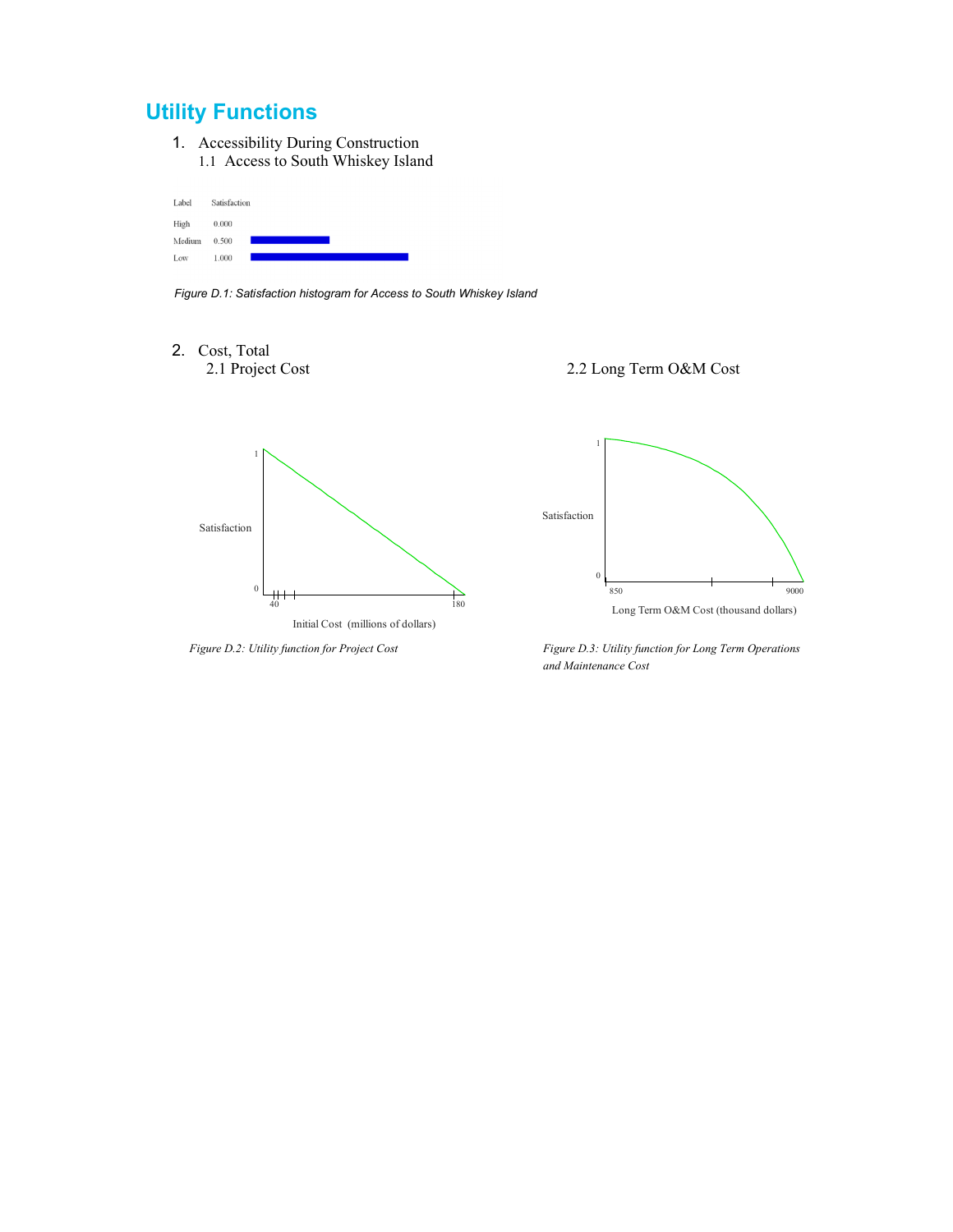#### 3. Design Considerations



#### 4. Environmental Impact

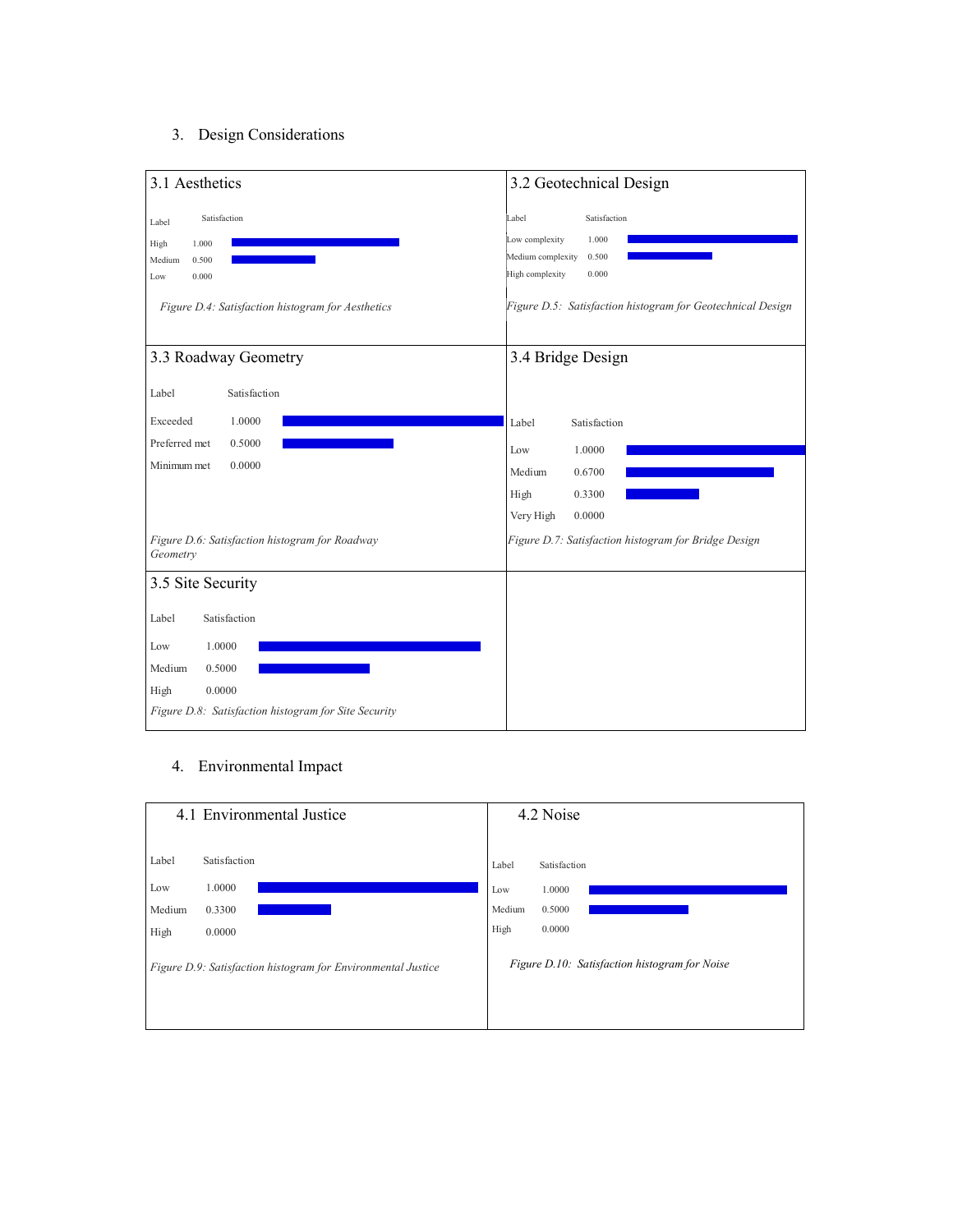

#### 5. Implementation Schedule 6. Life Expectancy of Alternative 5.1 Improvement Implementation 6.1 Design Life







### 7. Major Area Industrial Businesses Access





*Figure D.14: Satisfaction histogram for Operations and Efficiency*